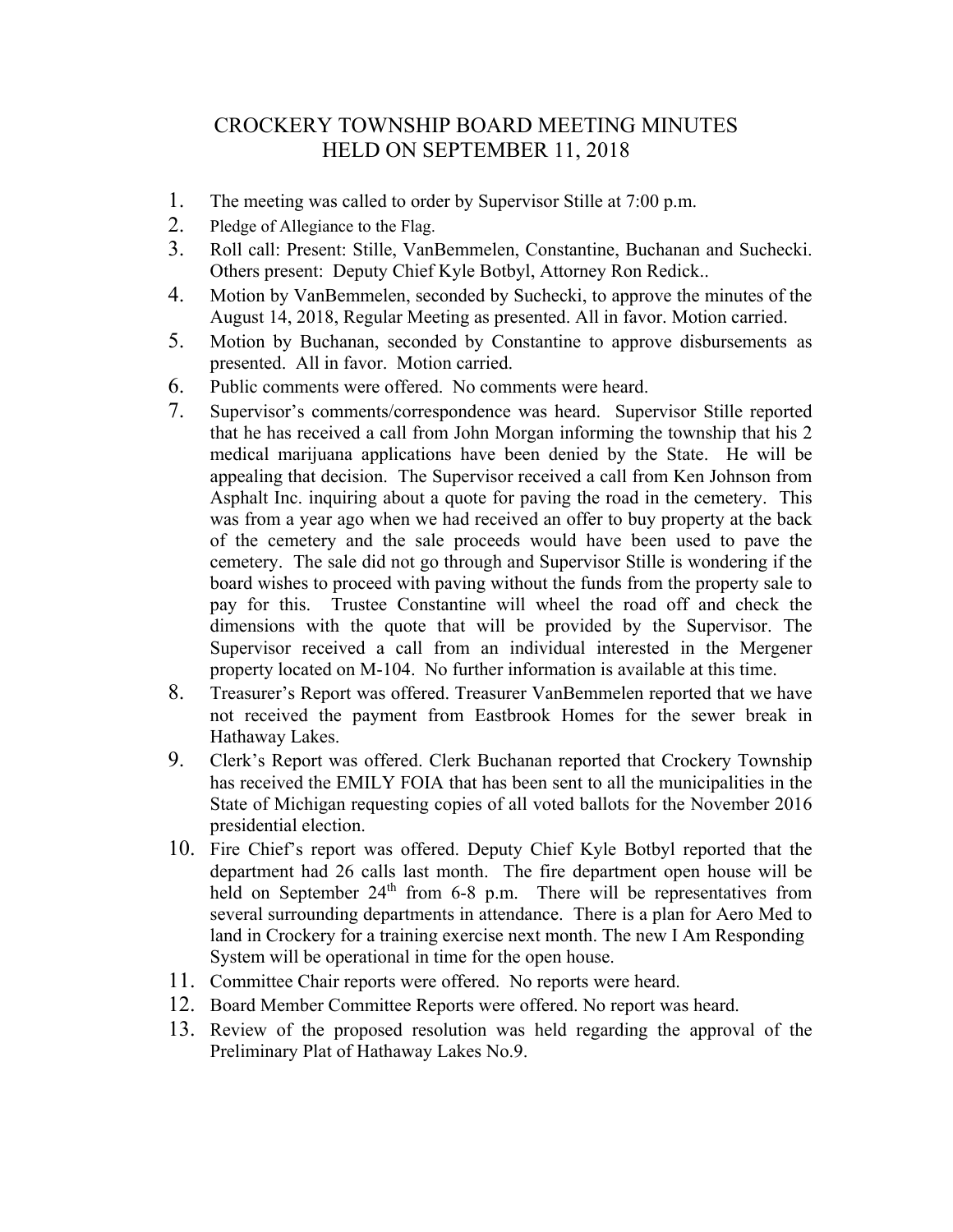- 14. Motion by VanBemmelen, seconded by Buchanan to adopt Resolution 2018-21, Resolution Granting Tentative Approval of the Preliminary Plat of Hathaway Lakes No. 9. All in favor. Motion carried.
- 15. Discussion was held on the proposed amendment to the zoning ordinance for 13545 Cleveland Street. Two neighbors spoke in opposition to the rezoning.
- 16. Motion by VanBemmelen, seconded by Suchecki to adopt Ordinance 2018-8, An Ordinance To Amend The Zoning Ordinance of the Township of Crockery (D&G Investments LLC Rezoning to R3 – 13545 Cleveland Street, Parcel No. 70-04-17-300-025). Roll call: Suchecki, VanBemmelen, Stille - Yes, Buchanan, Constantine – No. Motion carried.
- 17. Discussion was held on the proposed amendment to the zoning ordinance as requested by Sky High LLC. Jack Schroeder and Duke Miller from Versatile Wood Products were present and spoke about the companies need for the rezoning.
- 18. Motion by VanBemmelen, seconded by Constantine to adopt Ordinance 2018-9, An Ordinance To Amend the Zoning Ordinance of the Township of Crockery, Sky High LLC, Rezoning to I-1 Light Industrial – 11335 Apple Avenue (Parcel No. 70-04-15-400-037). All in favor. Motion carried.
- 19. Motion by VanBemmelen, seconded by Suchecki to remand to the Planning Commission the rezoning recommendation for Parcel #2 16949 Main Street (Parcel No. 70-04-15-400-008) to work towards a conditional rezoning agreement as agreed by the applicant. All in favor. Motion carried.
- 20. Motion by Constantine, seconded by VanBemmelen to extend duration of temporary licenses for J. Morgan's growing and provisioning center until the effective date of LARA's denial of state licenses, but in no case later than December 15, 2018. All in favor. Motion carried.
- 21. Motion by Constantine, seconded by Suchecki to adopt Resolution 2018-22, Resolution To Re-determine Annual Special Assessment For Sanitary Sewer Special Assessment District #1. All in favor. Motion carried.
- 22. Motion by Constantine, seconded by Buchanan to approve a Consumers Energy Rebate Proposal for the free upgrade at the fire department for the outside lighting to be replaced with LED lighting from Meekhof Electric Inc. All in favor. Motion carried.
- 23. Motion by Buchanan, seconded by Constantine to approve the quote from Installation Management Group, LLC for repair and repainting of the outside pavilion at a cost of \$1,200. All in favor. Motion carried.
- 24. Motion by Buchanan, seconded by Constantine to accept the quote from Reliant Cleaning for refinishing the township hall floors at a cost of \$1,128. All in favor. Motion carried.
- 25. Motion by Buchanan, seconded by Suchecki to approve bond payments to Ottawa County for the following:

 Sewage Disposal Bonds - \$71,406.88 (Principal \$60,00.00 and Interest \$11,406.88)

 Annual Payment for use of Spring Lake Township Water System - \$8,137.93 Payment for \$420,000 Bond Issue - \$30,356.25 (Principal \$25,000.00 and